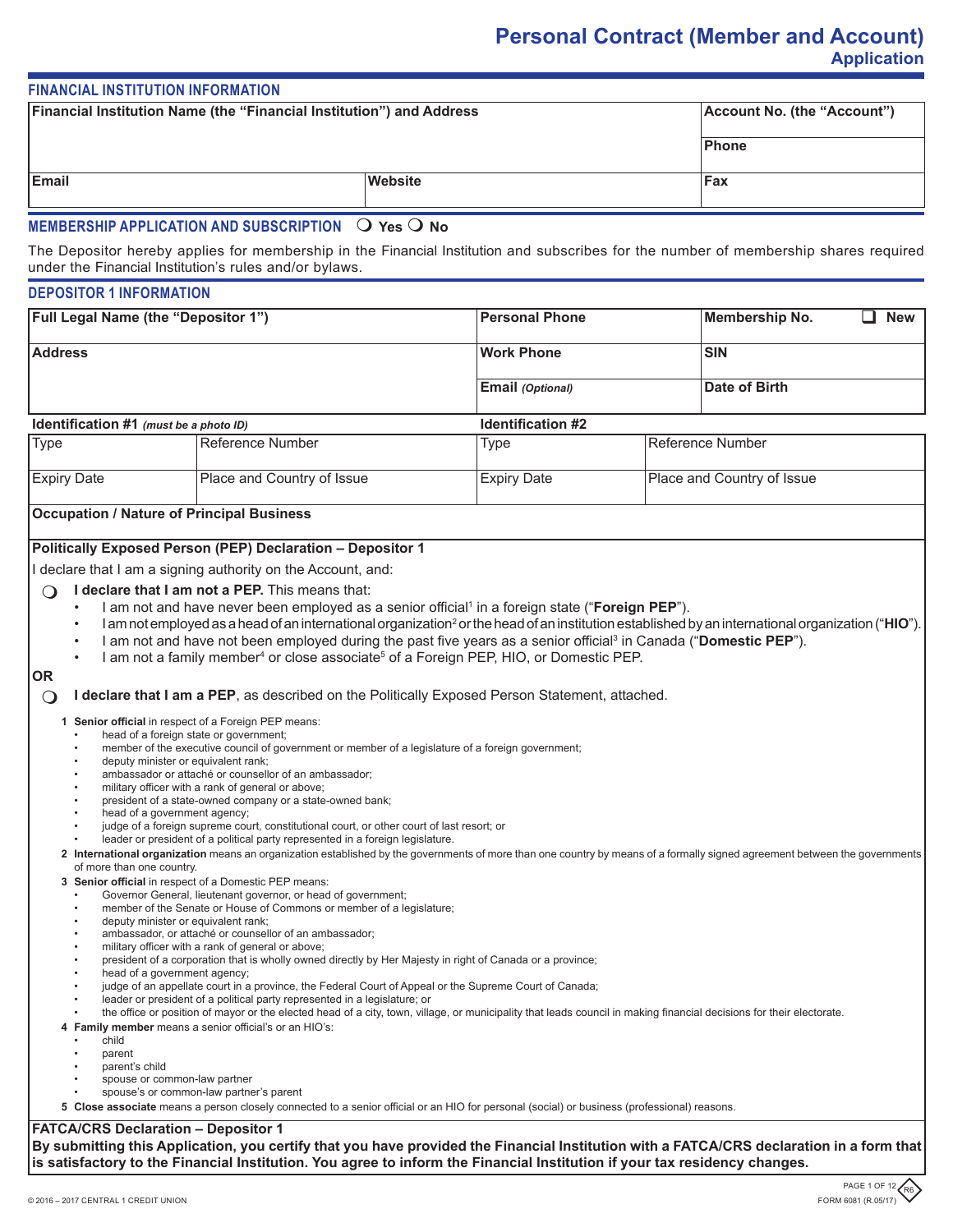|                                                                                                                                                                                                                                                                               | <b>DEPOSITOR 2 INFORMATION</b>                                                                                                                                                                                                               |                                                                                                                                                                                                                                                                                                                                                                                                                                                                                                                                                                                                                                                                                                                                                                                                                                                                                                                                                                                                                                                                                                                                                                                                                                                                                                                                                                                                                                                                                                                                                                                                                                                                                                                                                                                                                                            |                   |                            |                      |  |
|-------------------------------------------------------------------------------------------------------------------------------------------------------------------------------------------------------------------------------------------------------------------------------|----------------------------------------------------------------------------------------------------------------------------------------------------------------------------------------------------------------------------------------------|--------------------------------------------------------------------------------------------------------------------------------------------------------------------------------------------------------------------------------------------------------------------------------------------------------------------------------------------------------------------------------------------------------------------------------------------------------------------------------------------------------------------------------------------------------------------------------------------------------------------------------------------------------------------------------------------------------------------------------------------------------------------------------------------------------------------------------------------------------------------------------------------------------------------------------------------------------------------------------------------------------------------------------------------------------------------------------------------------------------------------------------------------------------------------------------------------------------------------------------------------------------------------------------------------------------------------------------------------------------------------------------------------------------------------------------------------------------------------------------------------------------------------------------------------------------------------------------------------------------------------------------------------------------------------------------------------------------------------------------------------------------------------------------------------------------------------------------------|-------------------|----------------------------|----------------------|--|
| Full Legal Name (the "Depositor 2")                                                                                                                                                                                                                                           |                                                                                                                                                                                                                                              | <b>Personal Phone</b>                                                                                                                                                                                                                                                                                                                                                                                                                                                                                                                                                                                                                                                                                                                                                                                                                                                                                                                                                                                                                                                                                                                                                                                                                                                                                                                                                                                                                                                                                                                                                                                                                                                                                                                                                                                                                      |                   |                            | <b>New</b>           |  |
| <b>Address</b>                                                                                                                                                                                                                                                                |                                                                                                                                                                                                                                              | <b>Work Phone</b>                                                                                                                                                                                                                                                                                                                                                                                                                                                                                                                                                                                                                                                                                                                                                                                                                                                                                                                                                                                                                                                                                                                                                                                                                                                                                                                                                                                                                                                                                                                                                                                                                                                                                                                                                                                                                          |                   | <b>SIN</b>                 |                      |  |
|                                                                                                                                                                                                                                                                               |                                                                                                                                                                                                                                              |                                                                                                                                                                                                                                                                                                                                                                                                                                                                                                                                                                                                                                                                                                                                                                                                                                                                                                                                                                                                                                                                                                                                                                                                                                                                                                                                                                                                                                                                                                                                                                                                                                                                                                                                                                                                                                            | Email (Optional)  |                            | <b>Date of Birth</b> |  |
|                                                                                                                                                                                                                                                                               | Identification #1 (must be a photo ID)                                                                                                                                                                                                       |                                                                                                                                                                                                                                                                                                                                                                                                                                                                                                                                                                                                                                                                                                                                                                                                                                                                                                                                                                                                                                                                                                                                                                                                                                                                                                                                                                                                                                                                                                                                                                                                                                                                                                                                                                                                                                            | Identification #2 |                            |                      |  |
| Type                                                                                                                                                                                                                                                                          |                                                                                                                                                                                                                                              | <b>Reference Number</b>                                                                                                                                                                                                                                                                                                                                                                                                                                                                                                                                                                                                                                                                                                                                                                                                                                                                                                                                                                                                                                                                                                                                                                                                                                                                                                                                                                                                                                                                                                                                                                                                                                                                                                                                                                                                                    | <b>Type</b>       |                            | Reference Number     |  |
| <b>Expiry Date</b><br>Place and Country of Issue                                                                                                                                                                                                                              |                                                                                                                                                                                                                                              | <b>Expiry Date</b>                                                                                                                                                                                                                                                                                                                                                                                                                                                                                                                                                                                                                                                                                                                                                                                                                                                                                                                                                                                                                                                                                                                                                                                                                                                                                                                                                                                                                                                                                                                                                                                                                                                                                                                                                                                                                         |                   | Place and Country of Issue |                      |  |
|                                                                                                                                                                                                                                                                               |                                                                                                                                                                                                                                              | <b>Occupation / Nature of Principal Business</b>                                                                                                                                                                                                                                                                                                                                                                                                                                                                                                                                                                                                                                                                                                                                                                                                                                                                                                                                                                                                                                                                                                                                                                                                                                                                                                                                                                                                                                                                                                                                                                                                                                                                                                                                                                                           |                   |                            |                      |  |
|                                                                                                                                                                                                                                                                               |                                                                                                                                                                                                                                              | Politically Exposed Person (PEP) Declaration - Depositor 2                                                                                                                                                                                                                                                                                                                                                                                                                                                                                                                                                                                                                                                                                                                                                                                                                                                                                                                                                                                                                                                                                                                                                                                                                                                                                                                                                                                                                                                                                                                                                                                                                                                                                                                                                                                 |                   |                            |                      |  |
|                                                                                                                                                                                                                                                                               |                                                                                                                                                                                                                                              | I declare that I am a signing authority on the Account, and:                                                                                                                                                                                                                                                                                                                                                                                                                                                                                                                                                                                                                                                                                                                                                                                                                                                                                                                                                                                                                                                                                                                                                                                                                                                                                                                                                                                                                                                                                                                                                                                                                                                                                                                                                                               |                   |                            |                      |  |
| ٠<br>٠                                                                                                                                                                                                                                                                        |                                                                                                                                                                                                                                              | I declare that I am not a PEP. This means that:<br>I am not and have never been employed as a senior official <sup>1</sup> in a foreign state ("Foreign PEP").<br>I am not employed as a head of an international organization <sup>2</sup> or the head of an institution established by an international organization ("HIO").<br>I am not and have not been employed during the past five years as a senior official <sup>3</sup> in Canada ("Domestic PEP").<br>I am not a family member <sup>4</sup> or close associate <sup>5</sup> of a Foreign PEP, HIO, or Domestic PEP.                                                                                                                                                                                                                                                                                                                                                                                                                                                                                                                                                                                                                                                                                                                                                                                                                                                                                                                                                                                                                                                                                                                                                                                                                                                           |                   |                            |                      |  |
| <b>OR</b><br>$\circ$                                                                                                                                                                                                                                                          |                                                                                                                                                                                                                                              | I declare that I am a PEP, as described on the Politically Exposed Person Statement, attached.                                                                                                                                                                                                                                                                                                                                                                                                                                                                                                                                                                                                                                                                                                                                                                                                                                                                                                                                                                                                                                                                                                                                                                                                                                                                                                                                                                                                                                                                                                                                                                                                                                                                                                                                             |                   |                            |                      |  |
|                                                                                                                                                                                                                                                                               | deputy minister or equivalent rank;<br>head of a government agency;<br>of more than one country.<br>deputy minister or equivalent rank;<br>head of a government agency;<br>child<br>parent<br>parent's child<br>spouse or common-law partner | 1 Senior official in respect of a Foreign PEP means:<br>head of a foreign state or government;<br>member of the executive council of government or member of a legislature of a foreign government;<br>ambassador or attaché or counsellor of an ambassador;<br>military officer with a rank of general or above;<br>president of a state-owned company or a state-owned bank;<br>judge of a foreign supreme court, constitutional court, or other court of last resort; or<br>leader or president of a political party represented in a foreign legislature.<br>2 International organization means an organization established by the governments of more than one country by means of a formally signed agreement between the governments<br>3 Senior official in respect of a Domestic PEP means:<br>Governor General, lieutenant governor, or head of government;<br>member of the Senate or House of Commons or member of a legislature;<br>ambassador, or attaché or counsellor of an ambassador;<br>military officer with a rank of general or above;<br>president of a corporation that is wholly owned directly by Her Majesty in right of Canada or a province;<br>judge of an appellate court in a province, the Federal Court of Appeal or the Supreme Court of Canada;<br>leader or president of a political party represented in a legislature; or<br>the office or position of mayor or the elected head of a city, town, village, or municipality that leads council in making financial decisions for their electorate.<br>4 Family member means a senior official's or an HIO's:<br>spouse's or common-law partner's parent<br>5 Close associate means a person closely connected to a senior official or an HIO for personal (social) or business (professional) reasons.<br><b>FATCA/CRS Declaration - Depositor 2</b> |                   |                            |                      |  |
|                                                                                                                                                                                                                                                                               |                                                                                                                                                                                                                                              | By submitting this Application, you certify that you have provided the Financial Institution with a FATCA/CRS declaration in a form that<br>is satisfactory to the Financial Institution. You agree to inform the Financial Institution if your tax residency changes.                                                                                                                                                                                                                                                                                                                                                                                                                                                                                                                                                                                                                                                                                                                                                                                                                                                                                                                                                                                                                                                                                                                                                                                                                                                                                                                                                                                                                                                                                                                                                                     |                   |                            |                      |  |
| <b>Signing Authority</b><br>$\bigcirc$ Any Depositor<br><b>Rights of Survivorship</b><br><b>OPTION A</b>                                                                                                                                                                      | JOINT ACCOUNT Thes                                                                                                                                                                                                                           | We agree that all transactions involving the Account, including shares and term deposits, must be approved by:<br>O Any _______ Depositor(s)<br>If the Account is a joint Account, we agree that the right of survivorship:<br>O APPLIES and on the death of one of the Depositors, the Account balance, including shares and term deposits, automatically                                                                                                                                                                                                                                                                                                                                                                                                                                                                                                                                                                                                                                                                                                                                                                                                                                                                                                                                                                                                                                                                                                                                                                                                                                                                                                                                                                                                                                                                                 |                   |                            |                      |  |
| <b>OPTION B</b>                                                                                                                                                                                                                                                               |                                                                                                                                                                                                                                              | becomes the property of the Survivor (as defined in the attached Personal Contract Terms and Conditions).                                                                                                                                                                                                                                                                                                                                                                                                                                                                                                                                                                                                                                                                                                                                                                                                                                                                                                                                                                                                                                                                                                                                                                                                                                                                                                                                                                                                                                                                                                                                                                                                                                                                                                                                  |                   |                            |                      |  |
| O DOES NOT APPLY and each Depositor has an equal interest in the Account that will pass to his or her estate upon his or her death.<br>OPTION C<br>O DOES NOT APPLY and Depositor 1 is the only person with a beneficial interest in the Account. All of the Account balance, |                                                                                                                                                                                                                                              |                                                                                                                                                                                                                                                                                                                                                                                                                                                                                                                                                                                                                                                                                                                                                                                                                                                                                                                                                                                                                                                                                                                                                                                                                                                                                                                                                                                                                                                                                                                                                                                                                                                                                                                                                                                                                                            |                   |                            |                      |  |

including shares and term deposits, will be property of the estate of Depositor 1 upon his or her death.

**NOTE: If no option is selected, Option A applies.**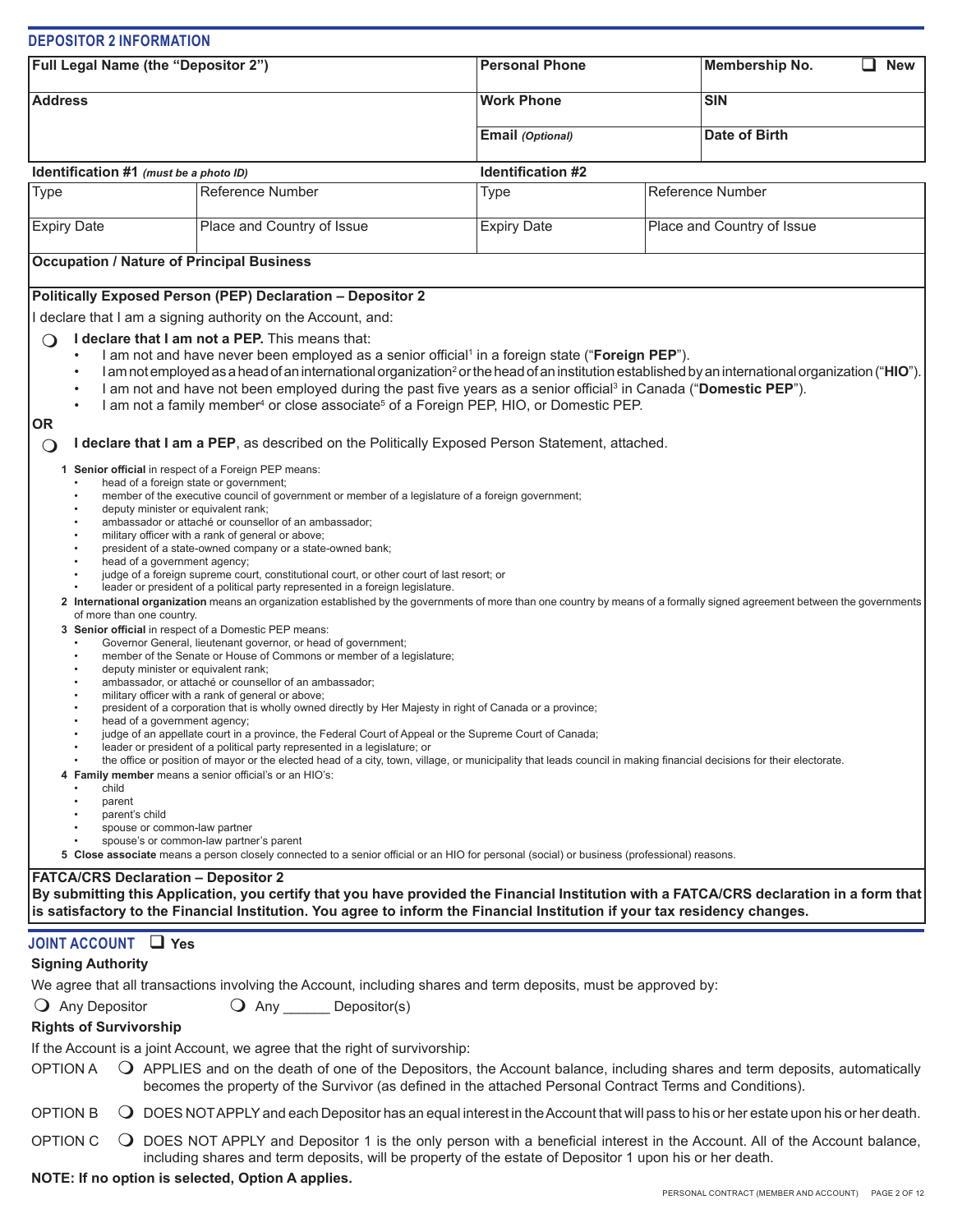### **THIRD PARTY DECLARATION**

For the purposes of this declaration, a "third party" is an individual or entity other than the Depositor.

The Depositor hereby certifies and declares:

- $\bigcirc$  No, no third party is entitled to give instructions and/or direct Account activity, or
- $\bigcirc$  Yes, one or more third parties is entitled to give instructions and/or direct Account activity as described on the Third Party Declaration, attached.

## **DEPOSIT SERVICE APPLICATION**

The Depositor hereby applies for an Account and the following additional products and services:

| <b>Depositor 1:</b>                                                     | <b>Debit Card</b> | $O$ Yes $O$ No |                       | <b>Online Banking</b> $\bigcirc$ Yes $\bigcirc$ No |  |
|-------------------------------------------------------------------------|-------------------|----------------|-----------------------|----------------------------------------------------|--|
| <b>Depositor 2:</b>                                                     | <b>Debit Card</b> | $O$ Yes $O$ No | <b>Online Banking</b> | $\bigcirc$ Yes $\bigcirc$ No                       |  |
| <b>STATEMENTS</b>                                                       |                   |                |                       |                                                    |  |
| $\overline{O}$ Paper Statements or $\overline{O}$ Electronic Statements |                   |                |                       |                                                    |  |

### **AGREEMENT**

If this is a joint account, "Depositor" means each of the Depositors. The Depositor certifies that the information given in this Personal Contract Application is true and accurate in every respect. The Depositor agrees to be bound by the rules and/or bylaws of the Financial Institution and amendments to the rules and/or bylaws, and acknowledges having reviewed a copy of such rules and/or bylaws. The Depositor has reviewed and agrees to be bound by the attached Personal Contract Terms and Conditions and agrees to be bound by any other terms and conditions provided by the Financial Institution to the Depositor in connection with account services including (without limitation) debit card and online banking terms and conditions.

| X                                                        |       |      |  |
|----------------------------------------------------------|-------|------|--|
| Depositor 1 Signature                                    | Name  | Date |  |
| X                                                        |       |      |  |
| Witness Signature                                        | Name  | Date |  |
| X                                                        |       |      |  |
| Depositor 2 Signature                                    | Name  | Date |  |
| X                                                        |       |      |  |
| Witness Signature                                        | Name  | Date |  |
| <b>FINANCIAL INSTITUTION APPROVAL</b>                    |       |      |  |
| X                                                        |       |      |  |
| Authorized Financial Institution Signatory               |       | Date |  |
| Name                                                     | Title |      |  |
| PURPOSE AND INTENDED NATURE OF THE BUSINESS RELATIONSHIP |       |      |  |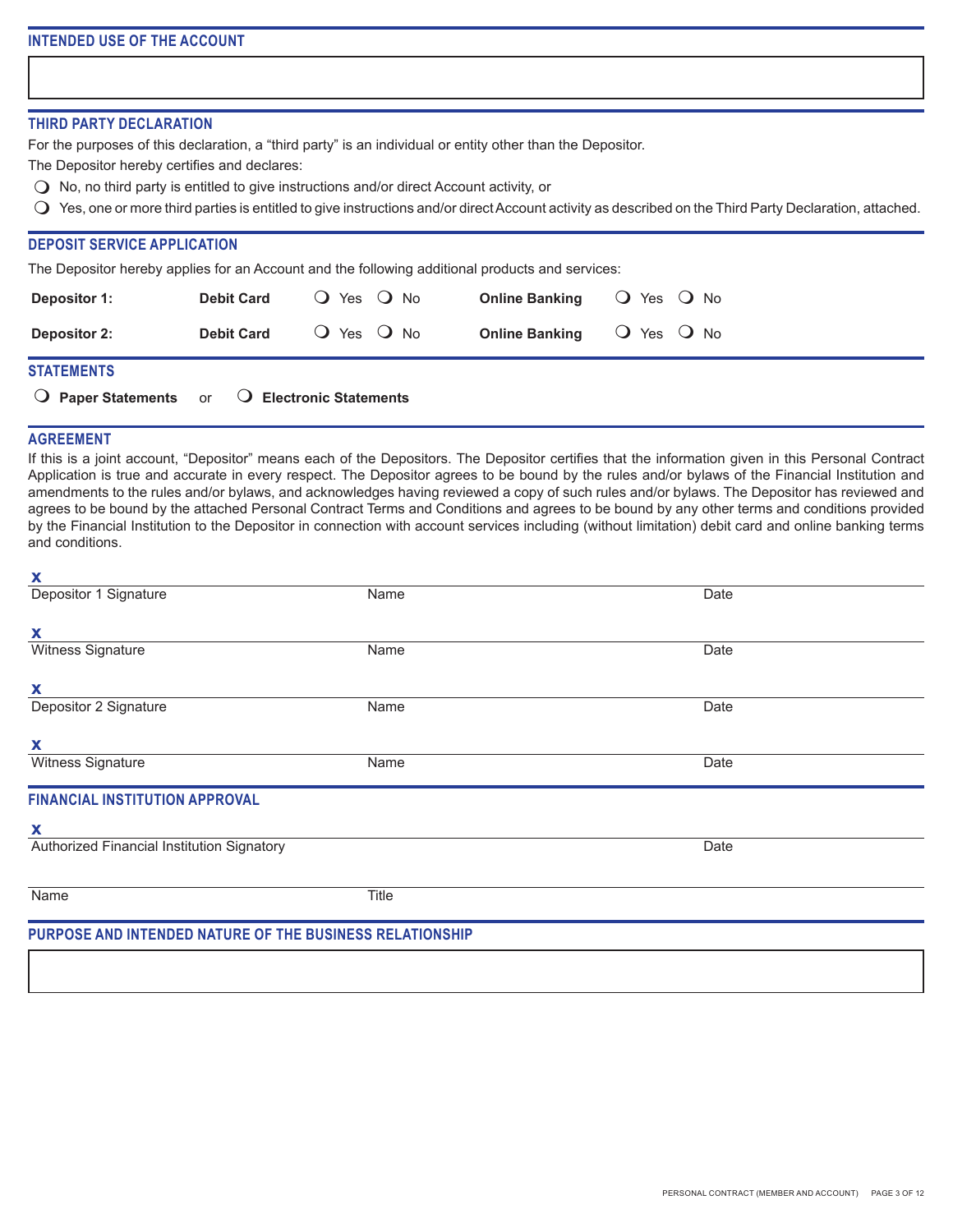## **INSTRUCTIONS**

Each Depositor must sign a consent form.

I can withdraw any consent I give below for the collection, use, and disclosure of my personal information at any time by contacting the Financial Institution. I may be asked to provide a request in writing. If I withdraw my consent, I understand that the Financial Institution may no longer be able to provide me, or the third party for whom I am acting, with products and/or services.

The Financial Institution's privacy policy can be obtained by contacting a Financial Institution representative.

## **Marketing Consent**

The Financial Institution and its agents and representatives may use and/or disclose my personal information to determine my suitability and eligibility for products, services, and community events and to market such products, services, and community activities to me, or the third party for whom I am acting, by providing information by any means including mail, electronic message, or in person.

- $\bigcirc$  I consent.
- $\bigcirc$  I do not consent. I understand that my refusal to consent means the Financial Institution is unable to include me in its marketing activities, including providing me with information about its products and services, and/or community activities that may be of interest to me, or the third party for whom I am acting.

# **Full Personal Credit Report Consent**

**I consent to the Financial Institution obtaining my full personal credit report from credit reporting agencies from time to time for the purposes of assessing my current and ongoing creditworthiness, to update my personal information, and for risk assessment purposes. This consent shall be effective as of the date of this consent and shall be valid so long as I am an account holder. The Financial Institution may provide information about my credit history and other personal information to other financial institutions and credit reporting agencies to update my credit information and maintain the integrity of the credit reporting system.**

- $\bigcirc$  I consent.
- $\bigcirc$  I do not consent. I understand that refusal to consent may mean the Financial Institution is unable to provide me, or the third party for whom I am acting, with products or services that involve provisional credit, such as a credit product or reduced deposit hold period.

### **Personal Information Consent**

I consent to the Financial Institution and its agents and representatives collecting, using, and disclosing my personal information to

- a) verify my identity and maintain records of my personal information, in accordance with the Financial Institution's requirements to manage its risk arising from its operations or as otherwise required by law, including money laundering laws and regulations, which may include checking my identity against watch lists;
- b) facilitate the collection of debts owing by me, or for which I am financially responsible, to the Financial Institution;
- c) protect me, the third party for whom I am acting, or the Financial Institution from error and fraud, such as identity theft;
- d) process this Personal Contract and set up, manage, administer, and maintain, as applicable, my membership and Account; and
- e) keep my records separate from others with the same name.

I understand that if provided, my social insurance number will be used to keep my records with the Financial Institution separate from other individuals with the same name and to identify me (including for credit reporting purposes, as applicable). I understand that my personal information may be transferred to service providers located in other countries, and that in such case my personal information may be accessible by law enforcement and national security agents in those countries.

I consent to the Financial Institution communicating with me, or the third party for whom I am acting, by any means, including mail, in person, email, or otherwise for administrative purposes related to products and services which I currently have or may request in the future.

**x**

**Depositor 1 Signature Community Community Community Community Community Community Community Community Community Community Community Community Community Community Community Community Community Community Community Community** 

**x** Witness Signature **Name** Name **Name Name Date Date Date**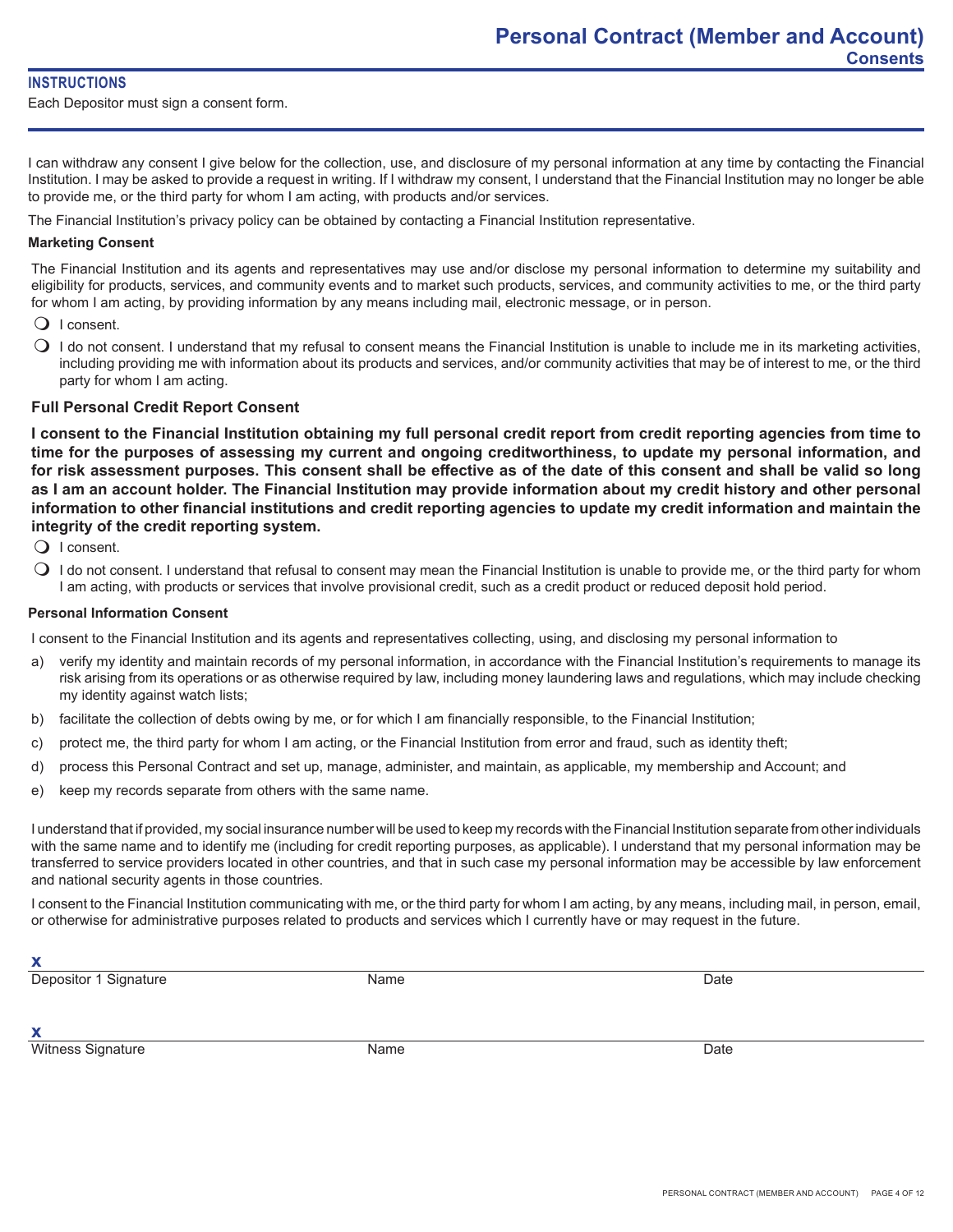## **INSTRUCTIONS**

Each Depositor must sign a consent form.

I can withdraw any consent I give below for the collection, use, and disclosure of my personal information at any time by contacting the Financial Institution. I may be asked to provide a request in writing. If I withdraw my consent, I understand that the Financial Institution may no longer be able to provide me, or the third party for whom I am acting, with products and/or services.

The Financial Institution's privacy policy can be obtained by contacting a Financial Institution representative.

## **Marketing Consent**

The Financial Institution and its agents and representatives may use and/or disclose my personal information to determine my suitability and eligibility for products, services, and community events and to market such products, services, and community activities to me, or the third party for whom I am acting, by providing information by any means including mail, electronic message, or in person.

- $\bigcirc$  I consent.
- $\bigcirc$  I do not consent. I understand that my refusal to consent means the Financial Institution is unable to include me in its marketing activities, including providing me with information about its products and services, and/or community activities that may be of interest to me, or the third party for whom I am acting.

# **Full Personal Credit Report Consent**

**I consent to the Financial Institution obtaining my full personal credit report from credit reporting agencies from time to time for the purposes of assessing my current and ongoing creditworthiness, to update my personal information, and for risk assessment purposes. This consent shall be effective as of the date of this consent and shall be valid so long as I am an account holder. The Financial Institution may provide information about my credit history and other personal information to other financial institutions and credit reporting agencies to update my credit information and maintain the integrity of the credit reporting system.**

- $\bigcirc$  I consent.
- $\bigcirc$  I do not consent. I understand that refusal to consent may mean the Financial Institution is unable to provide me, or the third party for whom I am acting, with products or services that involve provisional credit, such as a credit product or reduced deposit hold period.

### **Personal Information Consent**

I consent to the Financial Institution and its agents and representatives collecting, using, and disclosing my personal information to

- a) verify my identity and maintain records of my personal information, in accordance with the Financial Institution's requirements to manage its risk arising from its operations or as otherwise required by law, including money laundering laws and regulations, which may include checking my identity against watch lists;
- b) facilitate the collection of debts owing by me, or for which I am financially responsible, to the Financial Institution;
- c) protect me, the third party for whom I am acting, or the Financial Institution from error and fraud, such as identity theft;
- d) process this Personal Contract and set up, manage, administer, and maintain, as applicable, my membership and Account; and
- e) keep my records separate from others with the same name.

I understand that if provided, my social insurance number will be used to keep my records with the Financial Institution separate from other individuals with the same name and to identify me (including for credit reporting purposes, as applicable). I understand that my personal information may be transferred to service providers located in other countries, and that in such case my personal information may be accessible by law enforcement and national security agents in those countries.

I consent to the Financial Institution communicating with me, or the third party for whom I am acting, by any means, including mail, in person, email, or otherwise for administrative purposes related to products and services which I currently have or may request in the future.

**x**

**Depositor 2 Signature Community Community Community Community Community Community Community Community Community Community Community Community Community Community Community Community Community Community Community Community** 

**x**

Witness Signature **Name** Name **Name Name Date Date Date**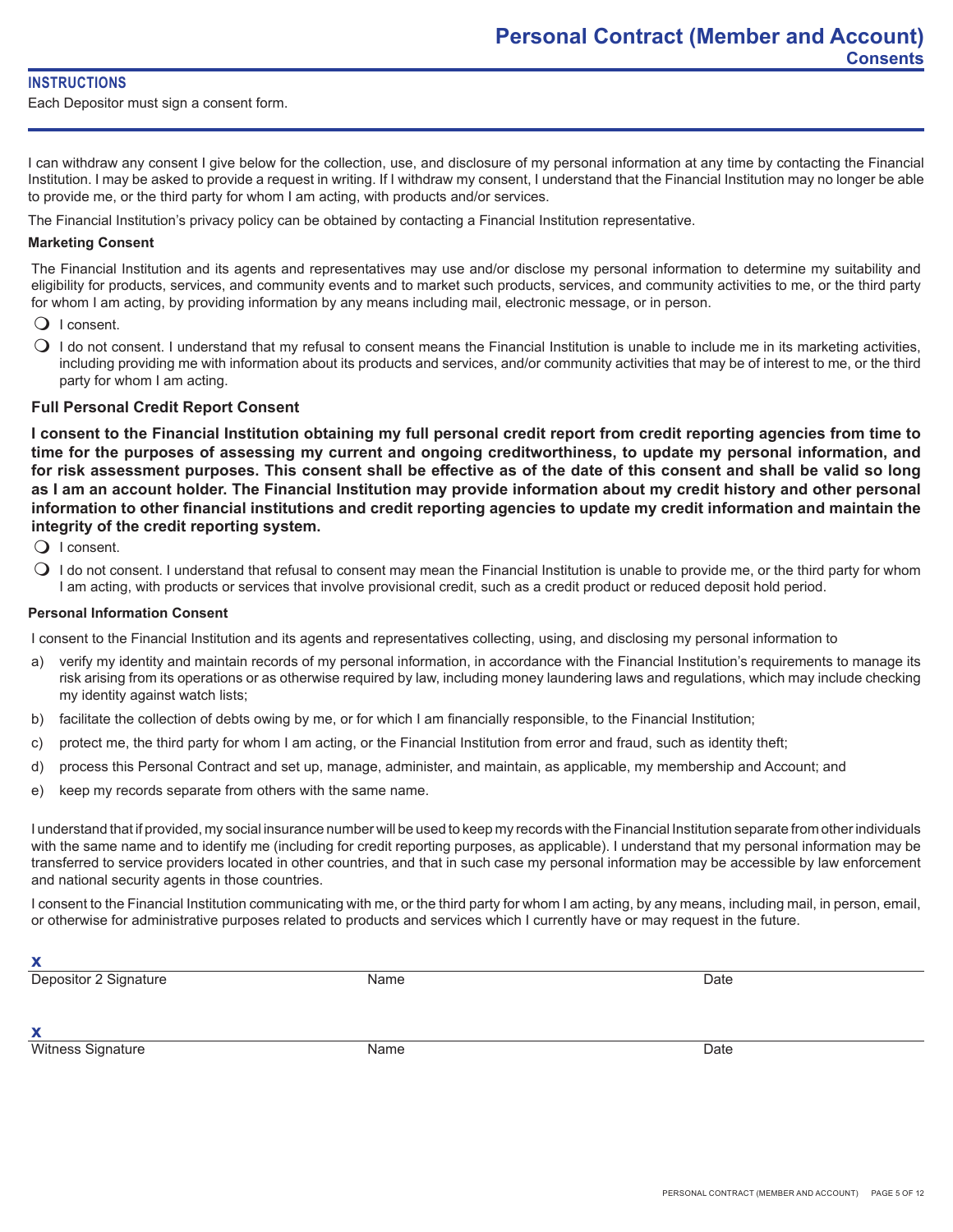These terms and conditions govern the Depositor's use of the Account (defined below). The Financial Institution does not offer the Account other than in accordance with these terms and conditions. By requesting and using the Account, the Depositor acknowledges their acceptance of these terms and conditions.

In consideration of the Financial Institution agreeing to operate the Account, the Depositor agrees as follows.

### **1. DEFINITIONS**

**1.1 INTERPRETATION –** Any defined term used in the Account Contract, defined in the singular, is deemed to include the plural and vice versa.

**"Access Terminal"** means any device used to access any of the Depositor's Accounts, including without limitation an ATM, a computer, a portable hand-held device, or a telephone including any form of mobile telephone.

**"Account"** means any of the Depositor's accounts or subaccounts (if applicable) that the Depositor may have now or in the future, at the Financial Institution.

**"Account Contract"** means all documents, including this Personal Contract (Application, Consents and Terms and Conditions), any other consent or other form submitted by the Depositor in connection with this Personal Contract and any other agreements between the Depositor and the Financial Institution that govern the provision of services related to the Account or the operation of the Account.

**"ATM"** means an automated teller machine.

**"Central 1"** means Central 1 Credit Union.

**"Contaminant"** means a computer virus, worm, lock, mole, time bomb, Trojan horse, rootkit, spyware, keystroke logger, or any other malicious code or instruction which may modify, delete, damage, disable, or disrupt the operation of any computer software or hardware.

**"Debit Card"** means a card issued by the Financial Institution that allows the holder of the card to deposit cash and/or Instruments or withdraw cash from the Account through an ATM, authorize Transactions on the Account through an ATM, and that operates like an Instrument to purchase goods and services from merchants.

**"Depositor"** means the customer or member of the Financial Institution who holds the Account with the Financial Institution, and in the case of a joint Account means each individual who has signed the Personal Contract Application.

**"Financial Institution"** means the financial institution, named in the Personal Contract Application, where the Depositor holds the Account.

**"Instrument"** means a cheque, promissory note, bill of exchange, order for payment, securities, cash, coupon, note, clearing item, credit card slip for processing, other negotiable instrument, or item of deposit or withdrawal of a similar nature and its electronic equivalent, including electronic debit instructions.

**"Notice Contact Information"** means the contact information, including, without limitation, postal address, email address, fax number, or telephone number, provided by the Depositor to, and accepted by, the Financial Institution, through which the Financial Institution gives written notice to the Depositor in accordance with the Account Contract.

**"Notification"** means a written notification generated by or on behalf of the Financial Institution that provides, to the Depositor, notice of a pending or completed Transaction or a summary of the balance of the Account, including notifications issued by email or SMS text messages to any of the Depositor's Notice Contact Information.

**"Notification Date"** means 30 days from an Account statement date (see section 6.3).

**"Overdraft Rate"** means the per annum rate of interest, regardless of compounding frequency, designated by the Financial Institution as its "Overdraft Rate" from time to time.

**"PAD"** means a Pre-authorized Debit.

**"Password"** means a personal identification number, a personal access code or personal identification word used to access the Account by any means including to conduct a Transaction.

**"Point-of-Sale Transaction"** means the use of the Debit Card as may be permitted from time to time by the Financial Institution for:

a) the transfer of funds from the Account to purchase or lease goods or services from a merchant (the **"Merchant"**),

- b) the transfer of funds from the Account to obtain a voucher, chit, scrip, token, or other thing that may be exchanged for goods, services, or money, or
- c) the transfer of funds into the Account from an account of a Merchant (e.g., a refund).

**"Pre-authorized Debit"** means a Transaction debiting the Account that is processed electronically by a financial institution in accordance with a pre-authorized debit agreement entered into by the Depositor.

**"Primary Depositor"** means, for joint Accounts, the first Depositor named on the Personal Contract Application. When the Primary Depositor dies, once the Financial Institution is notified of the death, the next Depositor named on the Personal Contract Application will become the Primary Depositor.

**"Remote Instructions"** means instructions given to the Financial Institution with respect to the operation of the Account from a remote location using a computer, portable hand-held device, telephone, mobile telephone, fax, via the Financial Institution's online banking system, email, text message transmission, or other remote communication acceptable to the Financial Institution in order to operate the Account or authorize Transactions and make arrangements with the Financial Institution.

**"Survivor"** means, for joint Accounts, upon the death of any Depositor, the surviving Depositor(s).

**"Third Party"** means any person, firm, corporation, association, organization, or entity other than the Depositor, the Financial Institution or Central 1.

**"Transaction"** means any debit or credit transaction processed to or from the Account by any means, including without limitation Point-of-Sale Transactions and transactions originated through an ATM, online, mobile or telephone banking or any other method of Account access that may be made available to the Depositor from time to time.

#### **2. GENERAL**

#### **2.1 USE OF ACCOUNT –**

- a) The Depositor may use and access the Account in accordance with these terms and conditions. The Depositor shall not:
	- i) use the Account for any illegal, fraudulent, or defamatory purpose, or
	- ii) take steps, or cause, or permit anything to be done that could undermine the security or integrity of the Account, including activities that threaten to harm or cause harm to any other participant in the provision, utilization, or support of the Account.
- b) The Depositor irrevocably authorizes and directs the Financial Institution to debit or credit, as the case may be, the amount of any Transaction to the Account, together with any service charges or fees, authorized using a Password, in person by the Depositor, or as otherwise contemplated or permitted by these terms and conditions, in accordance with the normal practices of the Financial Institution, which may be amended from time to time without notice.

#### **2.2 OTHER SERVICES –**

- a) The Financial Institution and Central 1 may, from time to time, make other services available to the Depositor in connection with the Account. The Depositor may be provided with separate terms and conditions in respect of any such other services which will govern the use of such other services, and such separate terms and conditions will form part of the Account Contract.
- b) If the Depositor has requested a Debit Card on the attached Personal Contract Application and the Financial Institution has approved such request, the Financial Institution will issue a Debit Card to the Depositor together with the applicable Debit Card terms and conditions.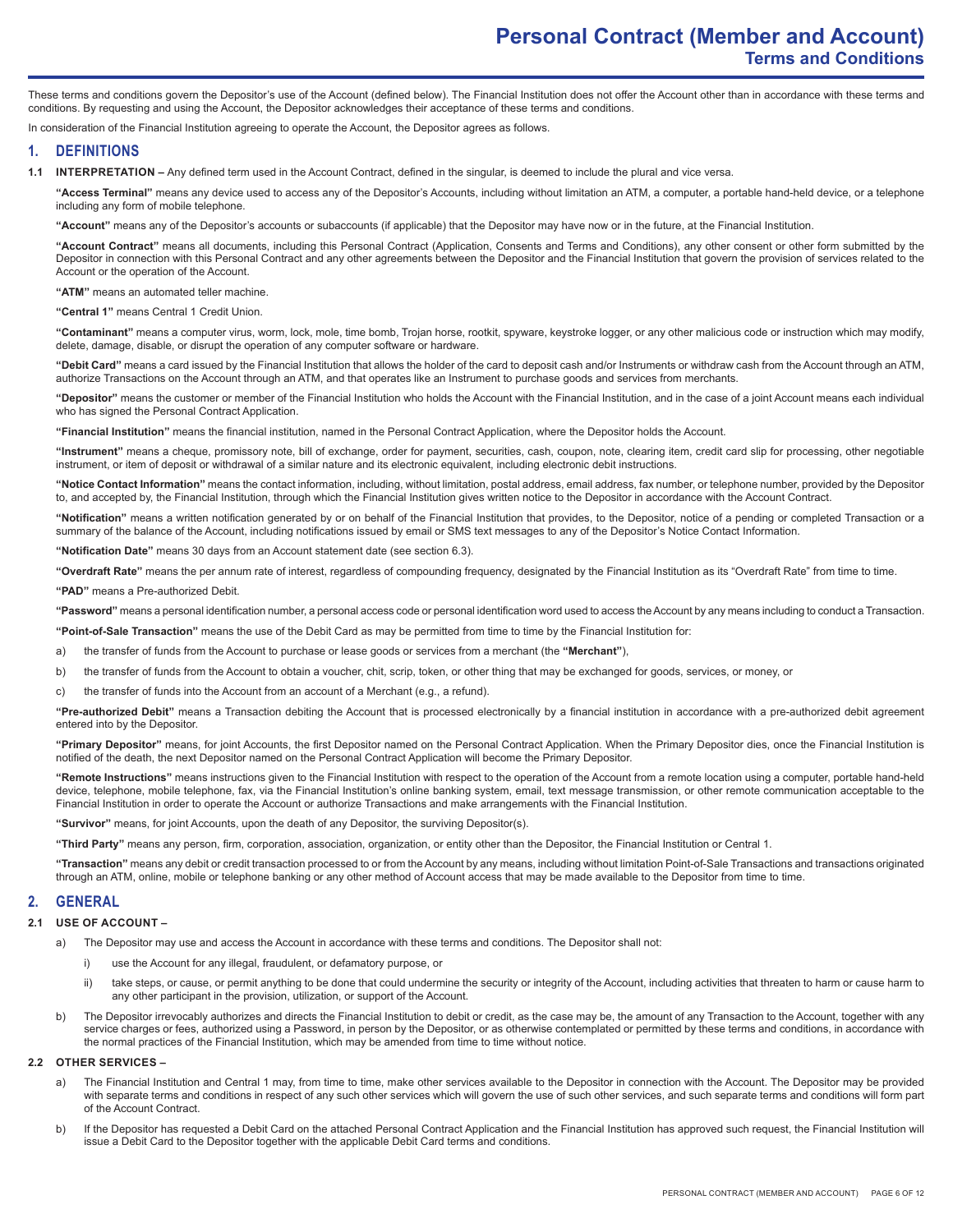- c) If the Depositor has requested online banking on the attached Personal Contract Application and the Financial Institution has approved such request, the Financial Institution will issue an online banking Password to the Depositor. The use of the online banking service and Password will be subject to the applicable online banking terms and conditions.
- d) All Account services will be offered to the Depositor in the sole discretion of the Financial Institution, and nothing in this Account Contract will oblige the Financial Institution to make any particular Account services available to the Depositor. The issue of a Debit Card or an online banking Password does not amount to a representation or a warranty that any particular type of service is available or will be available at any time in the future.
- 2.3 THIRD PARTY SERVICES The Financial Institution and Central 1 may, from time to time, make services provided by Third Parties available in connection with the Account. The Depositor acknowledges and agrees that:
	- the Financial Institution and Central 1 make the services of Third Parties available for the convenience of Depositors. The services are provided by the Third Party and not the Financial Institution or Central 1. The Depositor's relationship with the Third Party shall be a separate relationship, independent of the relationship between the Depositor and the Financial Institution and Central 1, and such a relationship is outside the control of the Financial Institution and Central 1;
	- b) the Financial Institution and Central 1 make no representation or warranty to the Depositor with respect to any services provided by a Third Party even if those services may be accessed by the Depositor through the Financial Institution's website;
	- c) the Depositor assumes all risks associated with accessing or using the services of Third Parties;
	- d) the Financial Institution and Central 1 have no responsibility or liability to the Depositor in respect of services provided by a Third Party;
	- e) any dispute that relates to services provided by a Third Party is strictly between the Depositor and the Third Party, and the Depositor will raise no defence or claim against the Financial Institution and/or Central 1;
	- f) the Depositor shall not:
		- i) use any Third Party service made available in connection with the Account for any illegal, fraudulent, or defamatory purpose, and
		- ii) take steps, or cause, or permit anything to be done that could undermine the security or integrity of any Third Party service, including activities that threaten to harm or cause harm to any other participant in the provision, utilization, or support of such Third Party service; and
	- g) the *Proceeds of Crime (Money Laundering) and Terrorist Financing Act* and *Regulations* may apply to the services provided by Third Parties and that the Third Parties may, from time to time, request information from the Depositor to address the reporting, record-keeping, client identification, and ongoing monitoring requirements of that legislation.

#### **2.4 JOINT ACCOUNTS –**

- a) If this is a joint Account, each Depositor assigns and transfers to all jointly any and all shares and monies, including all dividends and interest which now or at any time hereafter stand to the credit of the Account, and agree that all such shares and monies will be property held jointly by all of the Depositors.
- b) If this is a joint Account, unless the Depositor has requested otherwise by written notice to the Financial Institution, each Depositor consents to the Financial Institution providing any and all Account statements, notices or disclosures required to be provided to the Depositor pursuant to this Account Contract or applicable law to the first Depositor named on the Personal Contract Application only, and the provision of a statement, notice or disclosure to such first-named Depositor will constitute provision of the statement, notice or disclosure to all Depositors. If the Depositor receiving such statements, notices or disclosures on behalf of all Depositors dies, once the Financial Institution is notified of the death and updates its records accordingly, the Financial Institution will provide all statements, notices or disclosures to the Depositor named next in order following the deceased Depositor on the Personal Contract Application.

#### **Right of Survivorship**

- i) If Option A has been selected in the "Right of Survivorship" section in the attached Personal Contract Application, or if no Option has been selected, upon the death of a Depositor, the entire beneficial interest in the Account vests in the Survivor and as such, the Account assets will pass to the Survivor and will not be treated as an estate asset of the deceased Depositor but rather will be treated as a gift to the Survivor separate and apart from the deceased Depositor's estate. Such transfer of Account assets does not release the deceased Depositor nor their estate from section 2.5, Joint and Several Liability.
- ii) If Option B has been selected in the "Right of Survivorship" section in the attached Personal Contract Application, upon the death of a Depositor, the entire beneficial interest in the Account will not pass to the Survivor. In this situation, unless notified otherwise in writing, the Financial Institution is entitled to assume that each of the Survivor and the deceased Depositor had equal interests in the Account assets. The Financial Institution will pay the deceased Depositor's interest in the Account assets to the deceased Depositor's estate. Such payment does not release the deceased Depositor nor their estate from section 2.5, Joint and Several Liability.
- iii) If Option C has been selected in the "Right of Survivorship" section in the attached Personal Contract Application, upon the death of a Depositor, no beneficial interest in the Account will pass to the Survivor. The Financial Institution will pay all Account assets to the deceased Depositor's estate. Such payment does not release the deceased Depositor nor their estate from section 2.5, Joint and Several Liability.
- 2.5 JOINT AND SEVERAL LIABILITY If this is a joint Account, the Depositors agree that they are jointly and severally liable to the Financial Institution for all obligations, debts, and liabilities under this Account Contract.
- **2.6 FORMS** The Depositor will use only such forms and Instruments as may be authorized by the Financial Institution from time to time.

#### **2.7 SERVICE CHARGES AND FEES –**

- a) The Depositor acknowledges receipt of a schedule of the Financial Institution's charges for the Account in effect at the time of acceptance of this Account Contract. By requesting the Account, the Depositor acknowledges their agreement to pay all applicable fees and service charges incurred in connection with the Account. The Financial Institution can deduct such fees and service charges from the Account (or other accounts of the Depositor with the Financial Institution) when a service is requested or performed, or as such fees and service charges otherwise become due.
- b) The Financial Institution may from time to time increase or decrease the fees or service charges applicable to the Account and provide notice of such changes by sending a notice to the Depositor's last known Notice Contact Information, by posting notice at the Financial Institution's premises or on the Financial Institution's website, by personal delivery, or by any other means the Financial Institution, acting reasonably, considers appropriate to bring the change to the attention of the Depositor. New or amended service charges and fees will become effective on the earlier of the stated effective date following publication, when an applicable service is requested or performed, or when incurred, and in any event, no later than 30 days after publication by the Financial Institution.
- c) Current fees and service charges applicable to the Account may be obtained by contacting the Financial Institution or through the Financial Institution's website. The Depositor is responsible for determining the then current fees and service charges applicable to the Account in advance of conducting Transactions or requesting services in connection with the Account.
- **2.8 VERIFICATION AND ACCEPTANCE OF TRANSACTIONS BY THE FINANCIAL INSTITUTION** All Transactions are subject to verification and acceptance by the Financial Institution and, if not accepted, or if accepted but subsequently determined to be in error or otherwise improper or unauthorized, the Financial Institution may, but is not obliged to, reverse them from the Account. Verification may take place at a date later than the date the Depositor authorized the Transaction, which may affect the Transaction date. Notwithstanding any other provision herein, if at any time the Financial Institution, acting reasonably, determines that a credit made to or traced to the Account was made in error or based upon a mistake of fact, or induced through or in any way tainted by fraud or unlawful conduct, the Financial Institution may place a hold on the credit and/or reverse the credit and any applicable interest.
- 2.9 TRUE INFORMATION The Depositor agrees to provide true, accurate, current, and complete information about the Depositor and the Account when required by the Financial Institution and/or the Account Contract. Further, the Depositor agrees to notify the Financial Institution of any changes to such information within a reasonable period of time.
- **2.10 NO OBLIGATION** Nothing in the Account Contract will oblige the Financial Institution to:
	- a) honour any Instrument drawn by the Depositor on the Financial Institution,
	- b) accept any monies for investment in shares or for deposit,
	- c) redeem shares,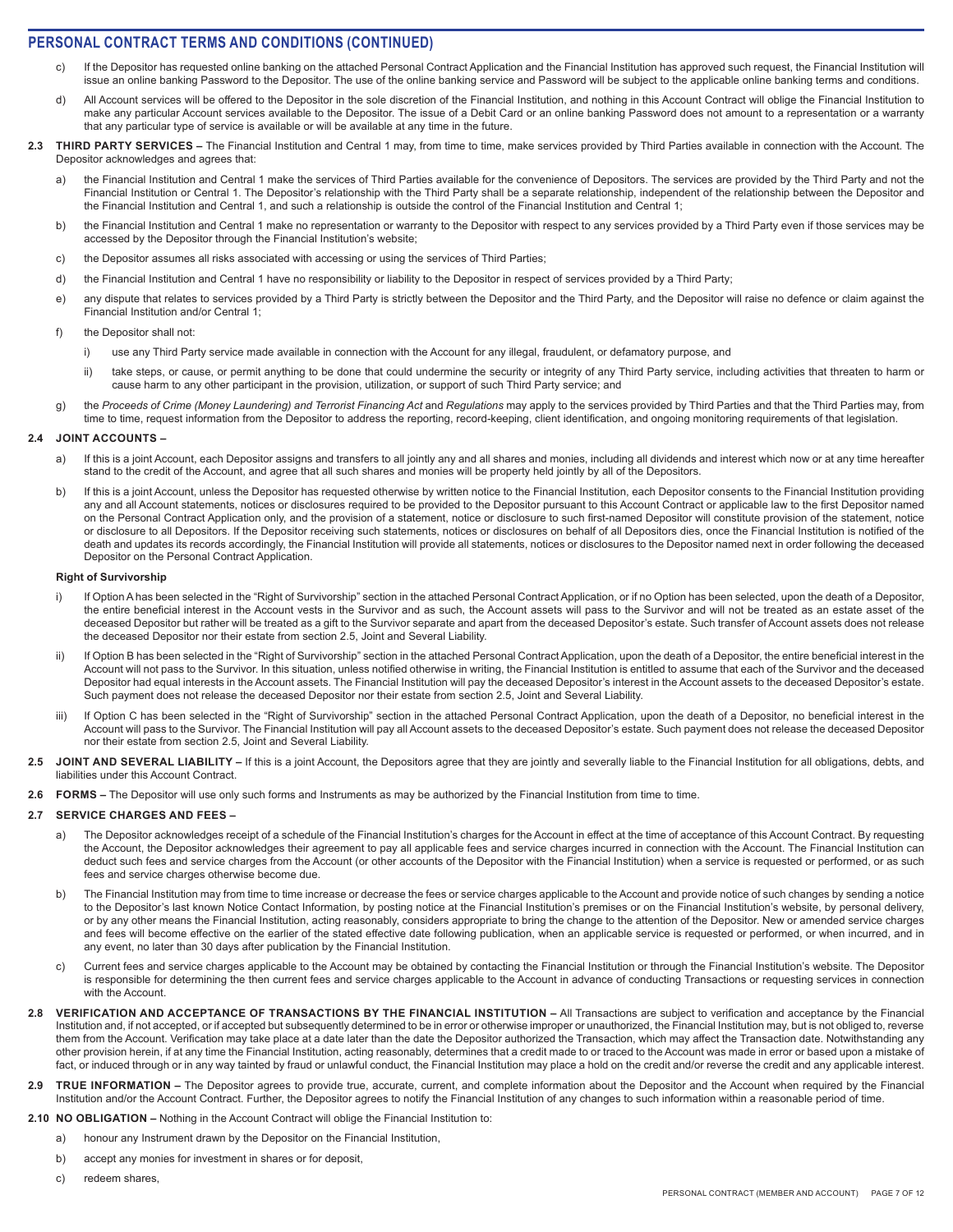- d) transfer money, or
- e) lend money to the Depositor.
- **2.11** Any dispute related to goods or services supplied in a Point-of-Sale Transaction is strictly between the Depositor and the Merchant, and the Depositor will raise no defence or claim against the Financial Institution.

### **3. DEPOSITOR INSTRUCTIONS**

**3.1 INSTRUMENTS –** Notwithstanding section 2.8, Verification and Acceptance of Transactions by the Financial Institution, the Depositor acknowledges and agrees that the Financial Institution will not be obliged to examine or assure itself of the regularity or validity of any endorsement or signature appearing on any Instrument. The Depositor releases the Financial Institution from all claims by the Depositor or others concerning the regularity or validity of any endorsement or signature.

The Depositor further acknowledges and agrees that if more than one endorsement or signature is required on an Instrument, that such an arrangement is solely between and amongst the persons constituting the Depositor, whether the Financial Institution has notice of such an arrangement or not.

The Depositor authorizes the Financial Institution, without inquiry, to honour and pay Instruments drawn on the Account, regardless of whether such Instruments are:

- a) drawn to the order of the Depositor on behalf of the Depositor who signed them,
- b) payable to cash or bearer,
- c) payable to the order and negotiated by or on behalf of the Depositor,
- d) cashed or tendered to pay the obligations of the Depositor, or
- e) deposited to the credit of the Depositor,

and regardless of whether such Instruments are deposited in person at the Financial Institution, by ATM, by mail, by night deposit service or by any other method of deposit that may be made available by the Financial Institution.

- **3.2 STOP PAYMENT** Any instruction to stop payment of an Instrument drawn on the Account must be in writing and signed by the Depositor. On receiving a stop payment instruction of an Instrument drawn on the Account, the Financial Institution will:
	- a) use reasonable diligence to comply with the stop payment, but
	- b) not be liable to the Depositor or any other person by reason of complying with, or failing to comply with, the stop payment, whether the Financial Institution is negligent, wilfully negligent, or otherwise.
- 3.3 REMOTE INSTRUCTIONS The Depositor may provide Remote Instructions to any branch of the Financial Institution as permitted by the Financial Institution, through online banking or through the Financial Institution's telephone banking service, if any. The Remote Instructions may concern the Account maintained at that branch, or concern other Transactions and arrangements conducted at or with that branch.

The Financial Institution may, but will not be obliged to, act on Remote Instructions received in the name of the Depositor along with any requisite Password, if any, to the same extent as if the Remote Instructions were written instructions delivered to the Financial Institution by mail and signed by the Depositor authorized to operate the Account. Any such Remote Instructions are deemed genuine.

The Financial Institution may, in its sole discretion, acting reasonably, delay acting on or refuse to act on any Remote Instruction.

Remote Instructions are deemed received by the Financial Institution only when actually received and brought to the attention of an authorized officer of the Financial Institution capable of acting upon and implementing the Remote Instruction.

Remote Instructions can be transmitted to the Financial Institution at the telephone or fax number or email address provided by the Financial Institution, or at such other telephone or fax number or email address as the Financial Institution may advise the Depositor by notice in writing, or through online banking. Any of the persons that constitute the Depositor may act alone and provide Remote Instructions to the Financial Institution, even if two or more signatures are otherwise required to operate the Account. The Financial Institution, acting reasonably, is entitled to assume that any person identifying himself or herself as the Depositor is in fact the Depositor, and can rely upon such, and the Financial Institution may act on the Remote Instructions provided by any such person. All Remote Instructions given to the Financial Institution in the name of the Depositor will bind the Depositor.

A copy of any fax or email message or other Remote Instructions or the Financial Institution's notes of any Remote Instructions given by telephone may be entered into evidence in any court proceedings as if it were an original document signed by the Depositor. The Depositor will not object to the admission of the Financial Institution's or Central 1's records as evidence in any legal proceeding on the grounds that such records are not originals, are not in writing, are hearsay, or are documents containing information extracted from a computer, and all such records will be conclusive evidence of the Remote Instructions in the absence of documentary recorded evidence to the contrary.

#### **3.4 ACCESS TERMINAL TRANSACTIONS –** The Depositor acknowledges and agrees that:

- a) using a Password to authorize a Transaction constitutes authorization of that Transaction in the same manner as if authorization was given by the Depositor in person or as otherwise contemplated or permitted by the Account Contract;
- b) the Depositor will be bound by each such Transaction; and
- c) once a Password has been used to authorize a Transaction, the Transaction may not be revoked and no stop payment on the Transaction may be requested.
- 3.5 FOREIGN CURRENCY TRANSACTIONS If the Depositor provides instructions to the Financial Institution on an Account that is denominated in a currency other than the currency of the Account, a conversion of currency may be required. In all such Transactions and at any time a conversion of currency is made, the Financial Institution may act as principal with the Depositor in converting the currency at rates established or determined by the Financial Institution, affiliated parties, or parties with whom the Financial Institution contracts. The Financial Institution, its affiliates, and contractors may earn revenue and commissions, in addition to applicable service charges, based on the difference between the applicable bid and ask rates for the currency and the rate at which the rate is offset in the market.

#### **3.6 BILL PAYMENTS –** The Depositor acknowledges and agrees that:

- a) bill payments made through an Access Terminal or at a branch of the Financial Institution are not processed immediately and that the time period for processing depends upon a number of factors, including, without limitation, the time when the bill payment is initiated and the internal accounting processes of the bill payment recipient;
- b) it is the responsibility of the Depositor to ensure that bill payments are authorized in sufficient time for the payment to be received by the bill payment recipient before its due date;
- c) the Financial Institution and Central 1 will not be liable for any cost, expense, loss, damage, or inconvenience of any nature or kind whatsoever arising as a result of any error, non-payment, or a delay in the processing of bill payments;
- d) if the Depositor has made or received a bill payment in error, the Financial Institution may, but is not obliged to, assist the Depositor by initiating or processing a Bill Payment Error Correction Debit, as defined under the Payments Canada Rules (as may be amended from time to time), and if so initiated, the Depositor agrees to indemnify the Financial Institution for any direct loss, costs or damages incurred, and will pay to the Financial Institution any reasonable service charges or fees related to the provision of the service; and
- e) if the Financial Institution, absent gross negligence or wilful misconduct, initiates or processes a Bill Payment Error Correction Debit affecting the accounts or affairs of the Depositor, the Financial Institution shall be held harmless for any and all loss, costs or damages suffered or incurred by the Depositor, howsoever caused, relating to the bill payment or the Bill Payment Error Correction Debit process.
- 3.7 LOST OR DESTROYED INSTRUMENT If an Instrument drawn on the Account is lost or destroyed while in the possession of another financial institution or its agents, the Financial Institution may, for all purposes, treat a copy of the Instrument, certified as being a true copy by the other financial institution, as though it were the original Instrument.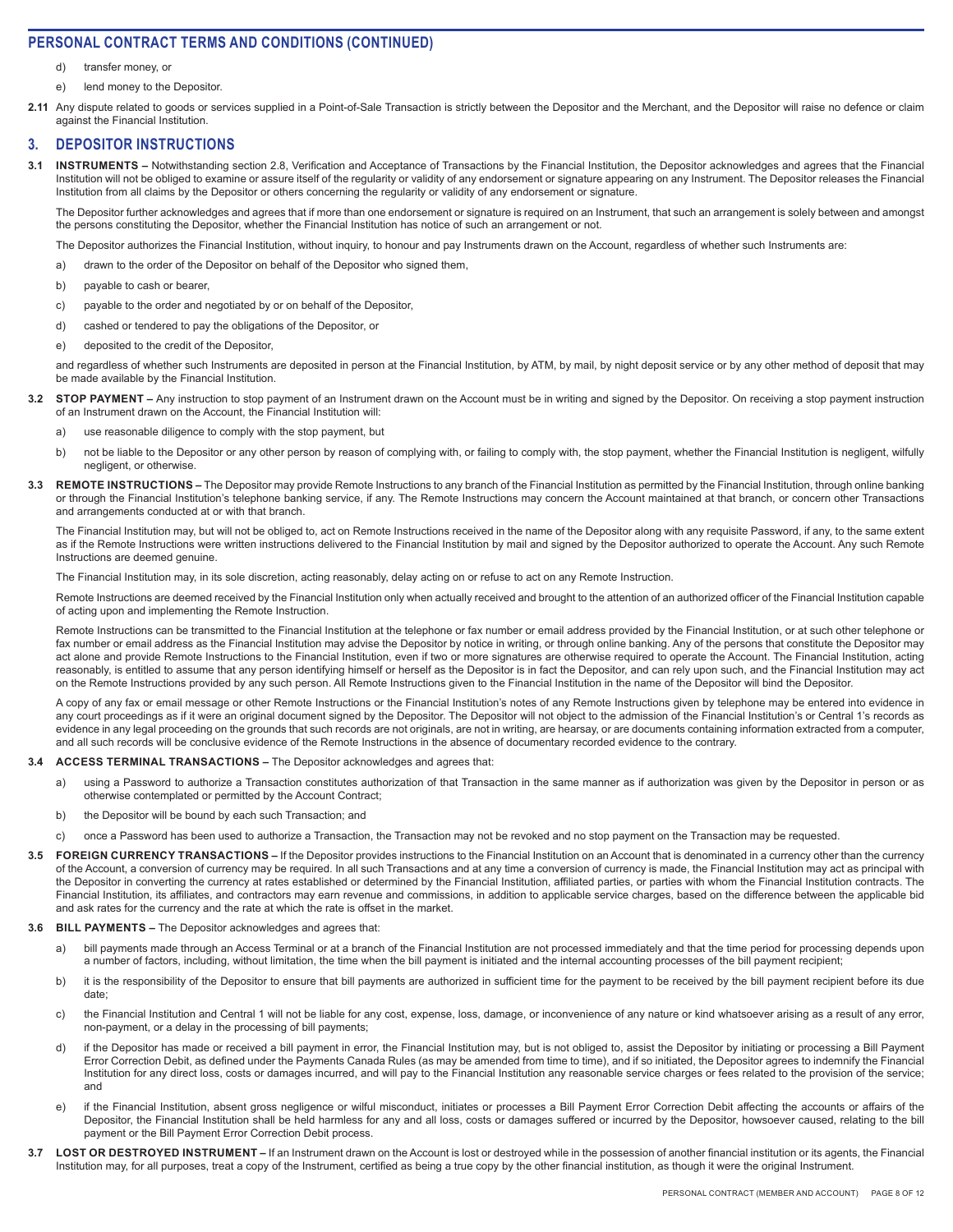## **4. CREDITS TO THE ACCOUNT**

### **4.1 DEPOSITS –** The Financial Institution may, in its sole discretion:

- a) collect or present for acceptance or payment, through such banks or other agents as the Financial Institution may deem best, all Instruments delivered by the Depositor for deposit; and
- b) accept in payment of, or remittance for, such Instruments, cash or bank drafts, cheques, settlement cards, clearing house slips, or any other evidence of payment from the banks or other agents.

The banks or other agents described in a) and b) above will be deemed the Depositor's agent and not the Financial Institution's agent.

Any deposit made on any day during which the Financial Institution is not open for business, or at any time during which the Financial Institution is not open for business, may be credited to the Account on the next business day of the Financial Institution.

The Depositor will not deposit any coins, non-negotiable items, or anything not acceptable for deposit to the Account into any ATM.

Any credit to the Account for any non-cash Instrument is provisional and subject to a hold or reversal unless the Financial Institution has received actual irrevocable payment, free of any Third Party claims.

The Financial Institution will be responsible only for the monies actually irrevocably received by the Financial Institution from such banks or agents and free of any Third Party claims.

### **4.2 DEPOSITOR ACKNOWLEDGEMENT –** The Depositor acknowledges that:

- a) notwithstanding that an Instrument may be provisionally posted to the Account, it is not considered processed until it has been honoured and irrevocably collected by the Financial Institution and the time for return by any process of law has expired. The credit represented by an Instrument that is not honoured and collected, or is charged back or tainted by fraud, may be reversed from the Account notwithstanding any provisional posting. The statement of account for the Account will be modified accordingly; and
- b) notwithstanding that a deposit or other credit may be provisionally posted to the Account, it is not considered processed until it has been verified and accepted by the Financial Institution. A deposit or other credit that is not verified and accepted may be reversed from the Account notwithstanding any provisional posting. The statement of account for the Account will be modified accordingly.

### **4.3 HOLD ON ACCOUNTS OR TRANSACTIONS –** The Financial Institution may place a hold on:

- a) the proceeds of an Instrument presented by the Depositor until the Financial Institution accepts payment of, or remittance for, such Instrument; and
- b) the Account generally if
	- i) the Financial Institution becomes aware of suspicious or possible fraudulent or unauthorized Account activity that may cause a loss to the Depositor, the Financial Institution, Central 1, or an identifiable Third Party;
	- ii) an issue arises as to who the proper signing authorities are on the Account; or
	- iii) a claim is made by a Third Party to the funds in the Account which, in the Financial Institution's sole discretion, is potentially legitimate.

The Depositor authorizes the Financial Institution to make such inquiries and do such things, at the Depositor's expense, as the Financial Institution deems necessary to resolve any of the issues noted above, including applying, at the Depositor's expense, to a court of competent jurisdiction (a **"Court"**) to pay funds into Court and/or seek directions from a Court.

Release of a hold by the Financial Institution is not a confirmation that a Transaction, instruction, or Instrument is in fact good and may not be relied upon as such by the Depositor. If, to the satisfaction of the Financial Institution, any improper use is established, the Financial Institution can withdraw or suspend operation of the Account without notice.

#### **4.5 RETURNED ITEMS –**

- a) The Depositor:
	- i) will be liable, without presentation, protest, or notice of dishonour to any parties, for the nonacceptance or nonpayment of any Instrument the Depositor delivered to the Financial Institution for deposit, discount, collection, or otherwise; and
	- ii) will be liable to the Financial Institution as if proper notice of dishonour, protest, and presentment had been made or given;

and the Financial Institution may:

- iii) charge such items, when dishonoured, to the Account in accordance with this section; and
- iv) note or protest any item should the Financial Institution consider it advisable to do so, but the Financial Institution will not be liable for failure to note or protest any such item.
- b) The Financial Institution is authorized to debit the Account with the amount of any Instrument that:
	- i) is not paid on presentation.
	- ii) the Financial Institution has paid and is then called upon to refund,
	- iii) may be dishonoured by nonacceptance or nonpayment,
	- iv) is drawn on the account of a party that is bankrupt or insolvent, the proceeds of which, through no fault of the Financial Institution, have been lost, stolen, or destroyed,
	- v) the proceeds of which, for any reason, the Financial Institution is unable to collect or withdraw, has been cashed, negotiated, or credited to the Account but that has not been found good, or is found to be forged, fraudulent, counterfeit, or unauthorized, regardless of whether or not the Instrument has cleared.

#### **4.6 OVERDRAFTS –** If the Account becomes overdrawn because:

- a) the Financial Institution honours an Instrument drawn by the Depositor on an Account and insufficient funds stand to the credit of that Account to pay the Instrument in full; or
- b) an Instrument delivered by the Depositor to the Financial Institution for deposit is returned to the Financial Institution dishonoured, and insufficient funds stand to the credit of the Account to permit the Financial Institution to debit the full amount of the dishonoured Instrument; or
- c) the Financial Institution charges a fee, service charge, or other debit that the Financial Institution is authorized to charge to the Account, and if the funds standing to the credit of the Account are less than the amount charged to the Account;

then the Depositor must immediately repay the amount overdrawn plus interest at the Financial Institution's Overdraft Rate in effect from time to time by depositing sufficient funds into the overdrawn Account. If the Depositor does not immediately repay such amounts the Financial Institution may, in order to recover the overdrawn amount plus interest, and without notice to the Depositor:

- i) redeem or transfer Financial Institution shares owned by the Depositor in order to credit the overdrawn Account, or
- ii) withdraw monies on deposit from another Account in the Depositor's name and transfer them to the overdrawn Account.

If the Depositor has applied and been approved for Overdraft Protection on the Account, this section is subject to the separate Overdraft Protection Terms and Conditions that are provided to the Depositor.

The foregoing provisions do not give the Depositor any right to overdraw the Account or to authorize or permit anything, including a PAD or a Transaction authorized through a Debit Card, that would result in a negative balance in the Account.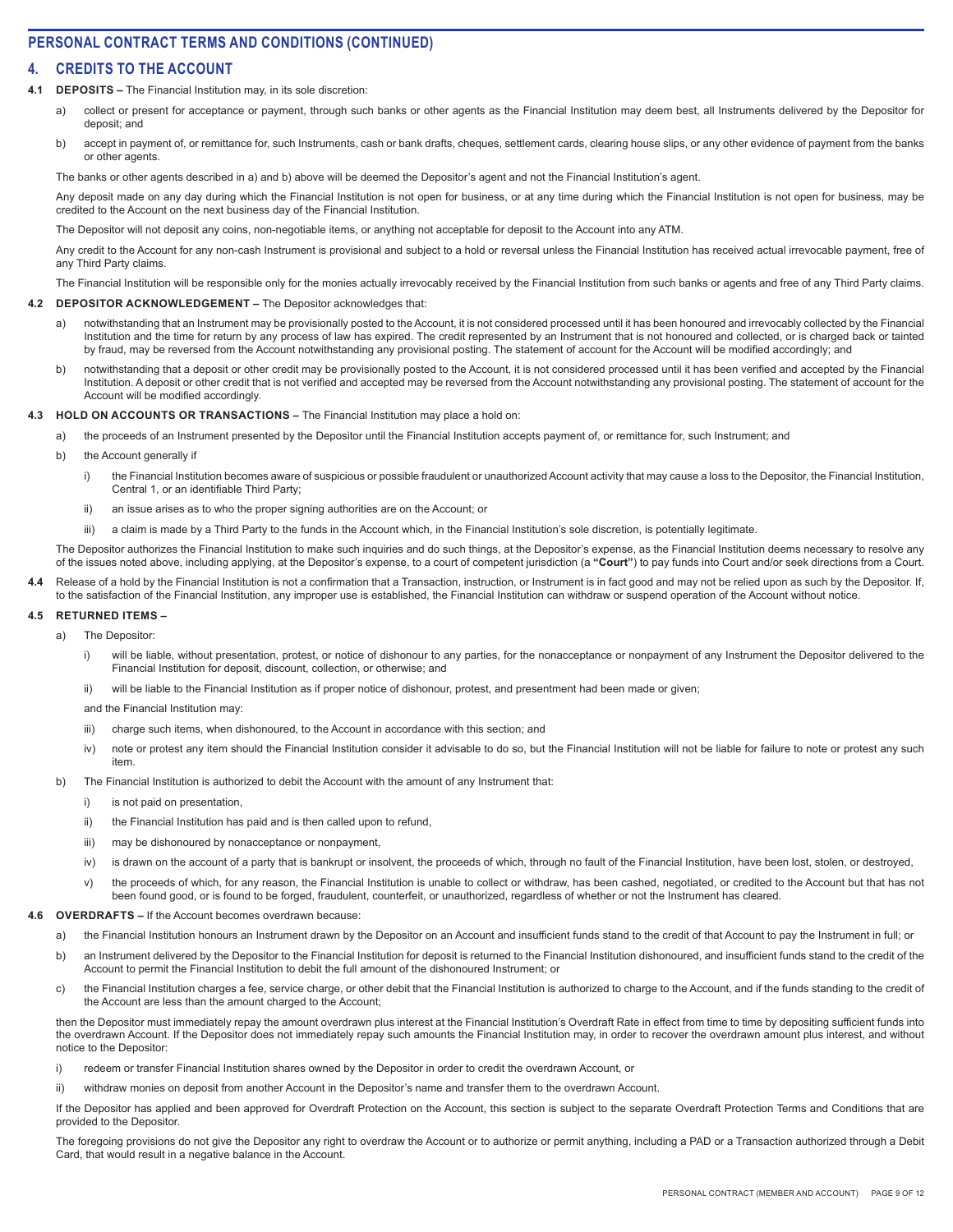## **5. ACCOUNT SECURITY AND RISK**

### **5.1 PASSWORD CONFIDENTIALITY –**

- a) The Financial Institution can assign and/or require the Depositor to select and use one or more Passwords in connection with the use of the Account pursuant to these terms and conditions. The Depositor agrees to keep all Passwords confidential and will only reveal them to authorized Financial Institution agents or officers when required by the Financial Institution. The Depositor agrees not to record any Password in any format or medium. The Depositor can change any Password at any time. The Depositor agrees to change a Password if and when required by the Financial Institution. The Depositor acknowledges that a Password must be changed if there is a change in the persons authorized to provide Remote Instructions on the Account.
- b) The Depositor acknowledges that the Depositor is responsible for all use made of a Password and that the Financial Institution is not liable for the Depositor's failure to comply with any part of the Account Contract. The Depositor is liable for all authorized and unauthorized use, including all Transactions. The Depositor is also liable for all fraudulent or worthless deposits made into the Account. Without limiting the generality of the foregoing, the Depositor expressly acknowledges and agrees that they shall be bound by and liable for any use of a Password by any member of the Depositor's household.
- c) If the Depositor discloses a Password to a Third Party, and if the Financial Institution becomes aware of such disclosure, the Financial Institution may, in its sole discretion, waive the confidentiality requirements described in this section 5.1, but only if such disclosure was required in connection with the provision of a Third Party service. Notwithstanding any such waiver, the Depositor acknowledges and agrees that the Depositor remains responsible for all use of the Password by the Third Party.

#### **5.2 LOST OR STOLEN DEBIT CARD OR COMPROMISED PASSWORD –** The Depositor agrees to notify the Financial Institution immediately:

- a) of any suspected or actual misuse or unauthorized use of a Password; or
- b) if the Depositor suspects or becomes aware that a Password has been made accessible or become known to anyone other than the Depositor; or
- c) if the Depositor suspects or becomes aware that a Debit Card is lost or stolen.

Verbal notification will only be considered given if the Depositor speaks directly to an authorized Financial Institution officer or agent, and written notification will only be considered given if the Financial Institution gives the Depositor written acknowledgement of receipt of such notification.

If the Depositor notified the Financial Institution promptly and cooperated in any investigation, once the Financial Institution is satisfied that the Depositor complied with the requirements of this section 5 regarding Password confidentiality and is the victim of fraud, theft, or coercion by trickery, force, or intimidation, the Depositor will be entitled to recover from the Financial Institution any direct losses from the Account in such fraud, theft, or coercion incurred after notice is given to the Financial Institution.

The Depositor will change the applicable Password if any of the notification requirements above in paragraphs a), b) or c) arises.

**5.3 FRAUD PREVENTION AND DETECTION –** The Depositor agrees to maintain appropriate security controls and procedures to prevent and detect thefts of Instruments, or losses due to fraud or forgery involving Instruments, or fraudulent or unauthorized Transactions.

The Depositor further agrees to diligently supervise and monitor the conduct and work of all agents having any role in the preparation of the Depositor's Instruments, the Depositor's reconciliation of the statement of account for the Account, or other banking functions.

The Depositor acknowledges that the Financial Institution may, from time to time, implement additional security measures, and the Depositor will comply with all instructions and procedures issued by the Financial Institution in respect of such security measures. The Depositor is aware of the risks of unsolicited email, telephone calls, and text message transmissions from persons purporting to be representatives of the Financial Institution. The Depositor agrees not to respond to such unsolicited communications and will only initiate communications with the Financial Institution either through the Financial Institution's Internet banking website or through the Financial Institution's published contact information as shown on the Financial Institution's website.

### **5.4 PROCEDURES FOR ADDRESSING UNAUTHORIZED TRANSACTIONS AND FRAUDULENT ACCOUNT ACTIVITY –**

- a) Where the Depositor knows of facts that give rise or ought to give rise to suspicion that any Transactions, instructions in respect of the Account, or Instruments deposited to the Account are fraudulent, unauthorized, counterfeit, or induced through or in any way tainted by fraud or unlawful conduct, or otherwise likely to be returned to the Financial Institution or found invalid for any reason (**"Suspicious Circumstances"**), the Depositor has a duty to:
	- i) make reasonable inquiries of proper parties into such Transactions, instructions, or Instruments, as the case may be, to determine whether they are valid authorized Transactions, instructions, or Instruments, as the case may be, before negotiating or, alternatively, accessing any funds derived from such Transactions, instructions, or Instruments, and
	- ii) disclose such Suspicious Circumstances to the Financial Institution, including the facts upon which the Depositor's suspicion is based.
- b) The Financial Institution may, in its sole discretion, investigate any Suspicious Circumstances disclosed by the Depositor, but the Financial Institution does not owe the Depositor any obligation to undertake its own investigation of Suspicious Circumstances. The Financial Institution will not unreasonably restrict the Depositor from the use of the Account during such investigation, as long as it is reasonably evident that the Depositor did not cause or contribute to the problem or unauthorized Transaction, has fully cooperated with the investigation, and has complied with the Account Contract, but the Financial Institution reserves the right to place a hold on all or some of the Accounts pending investigation of any Suspicious Circumstances. Any such hold or investigation is imposed or undertaken by the Financial Institution at the Financial Institution's sole discretion and for the Financial Institution's sole benefit.
- The Financial Institution will respond to reports of a problem or unauthorized Transaction within a reasonable period of time and will indicate what reimbursement, if any, will be made for any loss incurred by the Depositor. Reimbursement will be made for losses from a problem or unauthorized Transaction in this time frame provided that the Depositor has complied with these terms and conditions including without limitation this section 5.
- d) If the Depositor is not satisfied with the Financial Institution's response, the Financial Institution will provide the Depositor, upon request, with a written account of its investigation and the reason for its findings. If the Depositor is not satisfied, the issue will be referred for mediation to either a Financial Institution system dispute resolution service, or if no such service is available, to an external mediator if agreed between the Depositor and the Financial Institution. Neither the Financial Institution nor the Depositor will have the right to start court action until 30 days have passed since the problem was first raised with the Financial Institution.
- 5.5 ACCESS TERMINAL SECURITY If any service in respect of the Account is made available to the Depositor through the Internet or a telephone service provider, the Depositor acknowledges that, although the Financial Institution uses security safeguards to protect against loss, theft, and unauthorized access, because of the nature of data transmission, security is not guaranteed and information is transmitted at the risk of the Depositor. The Depositor acknowledges and shall ensure that any private Access Terminal used to access the Account is auto-locked by a password to prevent unauthorized use of the Access Terminal, has a current anti-Contaminant program, and a firewall, and that it is their personal responsibility to reduce the risk of Contaminants or online attacks and to comply with this provision. The Depositor further acknowledges that to reduce the risk of unauthorized access to the Account through the Access Terminal, the Depositor will sign out of online banking and, where applicable, close the browser when finished using it. The Depositor further acknowledges that using public or shared computers and Access Terminals, or using Access Terminals in a public place or through an open WiFi or shared Bluetooth portal, to access the Account increases the risk of unauthorized access to the Account, and will take all reasonable precautions to avoid such use or inadvertent disclosure of the Password.
- **5.6 EXCLUSION OF FINANCIAL INSTITUTION RESPONSIBILITY** The Financial Institution is not responsible for any loss or damage suffered or incurred by the Depositor except to the extent caused by the gross negligence or intentional or wilful misconduct of the Financial Institution, and in any such case the Financial Institution will not be liable for any indirect, special, consequential, or exemplary damages (including, but not limited to, loss of profits) regardless of the cause of action and even if the Financial Institution has been advised of the possibility of such damages. In no event will the Financial Institution be liable for any cost, loss, or damage (whether direct, indirect, special, or consequential) suffered by the Depositor that is caused by:
	- a) the actions of, or any failure to act by, the Depositor, or any Third Party or their agent, including other financial institutions and their agents (and no Third Party will be considered to be acting as an agent for the Financial Institution unless expressly authorized to do so);
	- b) the inaccuracies in, or inadequacies of, any information provided by the Depositor to the Financial Institution, including, but not limited to, any failed, duplicative, or erroneous transmission of Remote Instructions;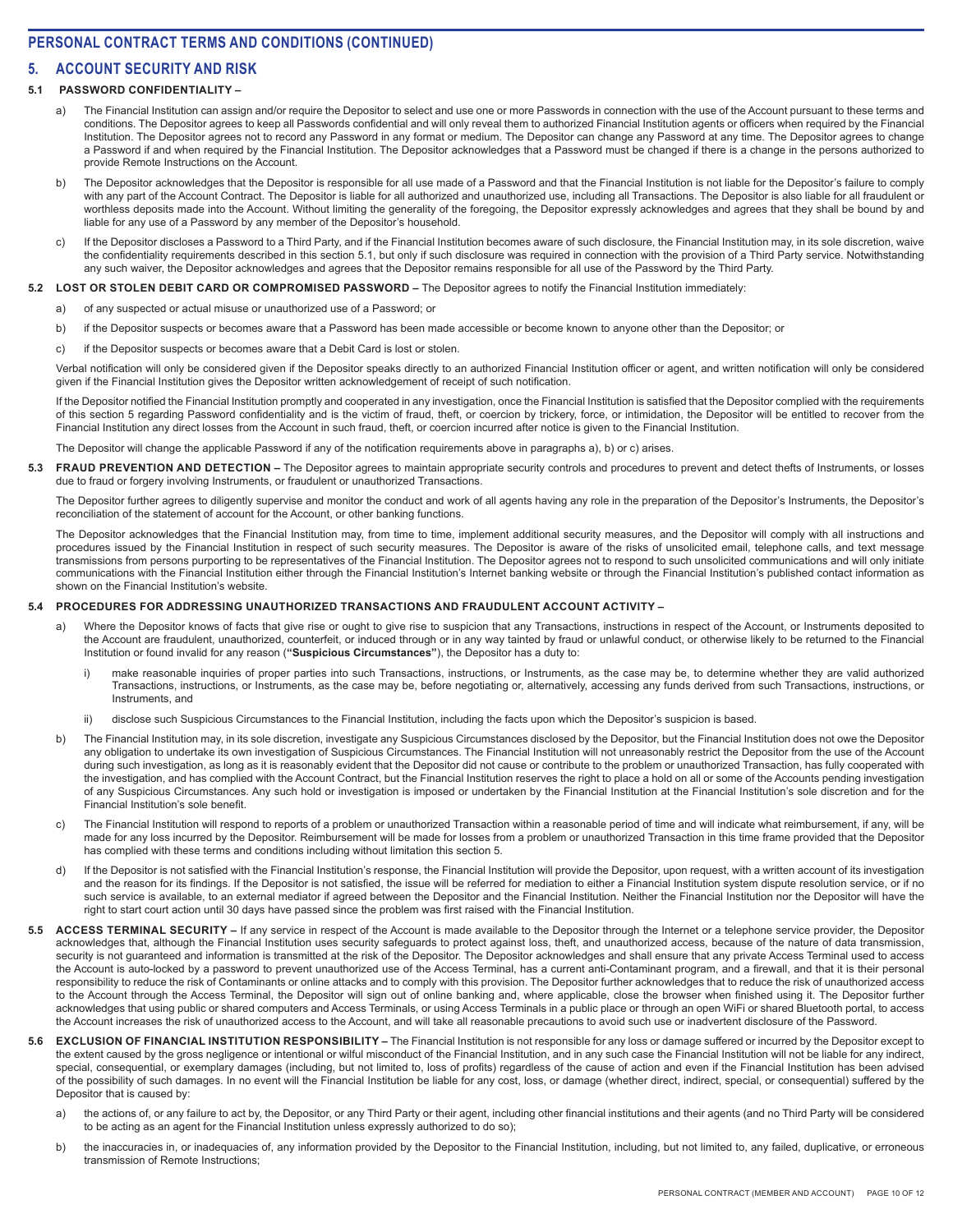- c) the failure by the Financial Institution to perform or fulfill any of its obligations to the Depositor, due to any cause beyond the Financial Institution's control; or
- d) forged, unauthorized, or fraudulent use of services, or forged, unauthorized, or fraudulent instructions or Instruments, or material alteration to an instruction, including Remote **Instructions**

Without limiting the generality of the foregoing, the Financial Institution will not be liable for:

- a) the nonpayment of any cheque, bank draft, settlement card, clearing house slip, or any other evidence of payment accepted in payment or as a remittance from any other financial institution or agent, including as a result of the default, neglect, or mistakes of any such financial institutions or agents;
- b) any loss, damage, or injury arising from the use of any Access Terminal including any mechanical or operational failure of any such Access Terminal, except that in the event of alteration of the Account balance due to technical problems, card issuer errors, and system malfunctions, the Depositor will be liable only to the extent of any benefit they have received, and will be entitled to recover from the Financial Institution any direct losses the Depositor may have suffered; or
- c) any action or failure to act of a Merchant or refusal by a Merchant to honour the Depositor's Debit Card, whether or not such failure or refusal is the result of any error or malfunction of a device used to authorize the use of the Debit Card for a Point-of-Sale Transaction.

The Depositor releases the Financial Institution from liability for any such loss, damage, or injury.

**5.7 LIABILITY FOR ERRORS AND OMISSIONS –** If the Financial Institution makes an error or omission in recording or processing any Transaction, the Financial Institution is only liable for the amount of the error or omission if the Depositor has not caused or contributed to the error or omission in any way, has complied with the Account Contract, has given written notice to the Financial Institution within the time provided in this Account Contract, and to the extent the liability is not otherwise excluded by the Account Contract.

If the Depositor has given such notice, the Financial Institution's maximum liability is limited to the amount of the error or omission. In no event will the Financial Institution be liable for any delay, inconvenience, cost, loss, or damage (whether direct, special, indirect, exemplary, or consequential) whatsoever caused by, or arising from, any such error or omission.

#### **5.8 INDEMNITY –**

- a) The Depositor agrees to indemnify and hold the Financial Institution and its service providers and Central 1 and all of their connected parties, including, without limitation, their respective agents, directors, officers, employees, affiliates, and licensees (collectively, the **"Indemnified Parties"**) harmless from and against any and all liabilities and costs, including, without limitation, reasonable legal fees and expenses incurred by the Indemnified Parties in connection with any claim or demand arising out of or connected to the Depositor's use of the Account. Depositors must assist and cooperate as fully as reasonably required by the Indemnified Parties in the defence of any such claim or demand.
- b) Without limiting the generality of the foregoing, the Depositor will indemnify and save the Indemnified Parties harmless from and against all liability, costs, loss, expenses, and damages, including direct, indirect, and consequential incurred by the Indemnified Parties as a result of:
	- i) any of the Indemnified Parties making the Account available to the Depositor;
	- ii) any of the Indemnified Parties acting upon, or refusing to act upon the Depositor's instructions, including Remote Instructions;
	- iii) any of the Indemnified Parties acting upon, or refusing to act upon, no statement requests made by the Depositor;
	- iv) any of the Indemnified Parties acting upon, or refusing to act upon the instructions of any person authorized to give instructions on behalf of the Depositor;
	- v) the honouring or dishonouring of any Instrument;
	- vi) any Transaction that results in a negative balance in the Account;
	- vii) the consequences of any Transaction authorized by the Depositor;
	- viii) the need to place a hold on the Account or Transactions, including making an application to a Court if necessary;
	- ix) the adequacy or authority of endorsements or signatures required in any arrangement made amongst the persons constituting the Depositor; or
	- x) any use of the Account by the Depositor that:
		- (1) is inconsistent with a restriction imposed on the use of the Account by the Financial Institution pursuant to these terms and conditions, or
		- (2) takes place following the suspension or termination of the Account or certain service privileges by the Financial Institution pursuant to these terms and conditions.

This indemnity will enure to the benefit of the Indemnified Parties and will be binding upon the Depositor and the Depositor's heirs, executors, successors, and assigns and shall survive the termination of the Account Contract for any act or omission prior to termination as gives rise to an indemnified claim, even if notice is received after termination.

#### **6. ACCOUNT RECORDS**

- **6.1 STATEMENT OF ACCOUNT** The Financial Institution will provide the Depositor with a statement of Account activity approximately monthly. Unless the Depositor requests the Financial Institution to hold the Depositor's statement for pick up by the Depositor, or appoints in writing an agent to pick up the statement, or requests no statement for the Account, the Financial Institution will provide the Depositor with a statement for the Account electronically or by regular mail, as selected by the Depositor in the Personal Contract Application. It is the Depositor's responsibility to notify the Financial Institution immediately of any change in the Depositor's address or in statement delivery preferences.
- **6.2 NO STATEMENT ACKNOWLEDGEMENT** If, at the request of the Depositor, the Financial Institution agrees to cease providing statements of account for the Account to the Depositor, the Depositor acknowledges and agrees that the Depositor will be responsible to obtain (whether from the Financial Institution or through online banking) and review, in accordance with section 6.3, a statement of account for the Account.
- **STATEMENT VERIFICATION –** Regardless of whether the Depositor has chosen to receive paper or electronic statements, or to access statements through online banking, the Depositor is responsible for reviewing a statement of account for the Account at least once every calendar month. The Depositor must notify the Financial Institution of any errors, irregularities, omissions, or unauthorized Transactions of any type in a statement of account within 30 days of the statement date (the **"Notification Date"**).

Notwithstanding any other provision of the Account Contract, after the Notification Date (except as to any errors, irregularities, omissions, or unauthorized Transactions of any type of which the Depositor has notified the Financial Institution in writing on or before the Notification Date), the Depositor:

- a) agrees that the Financial Institution's records are conclusive evidence of the Depositor's dealings with the Financial Institution regarding the Depositor's Account and are correct, complete, authorized, and binding upon the Depositor, and the Financial Institution will be released from all responsibility for Account activity preceding the statement of account for the Account; and
- b) may not claim for any purpose that any entry on the statement of account for the Account is incorrect and will have no claim against the Financial Institution for reimbursement relating to any entry, even if the entry is unauthorized or fraudulent or is based upon an Instrument or instruction that is forged, unauthorized, or fraudulent.

Nothing in this section limits in any way the rights of the Financial Institution under the Account Contract to debit the Account at any time in respect of a returned or dishonoured Instrument or other item, or to correct any error or omission.

In the absence of evidence to the contrary, the records of the Financial Institution are conclusive for all purposes, including litigation, in respect of any other matter or thing relating to the state of the Accounts between the Depositor and the Financial Institution in respect of any Transaction.

PAD REIMBURSEMENT – Despite section 6.3, Statement Verification, if the Depositor has authorized PADs to be issued against the Account, the Depositor acknowledges that the Payments Canada Rules provide specific time periods during which claims for reimbursement of PADs may be made. Claims must be made in writing to the Financial Institution within the specified time periods and in compliance with the Payments Canada Rules, as they may be amended from time to time. The Financial Institution will not be responsible for any loss suffered by the Depositor due to the Depositor's failure to comply with the Payments Canada Rules.